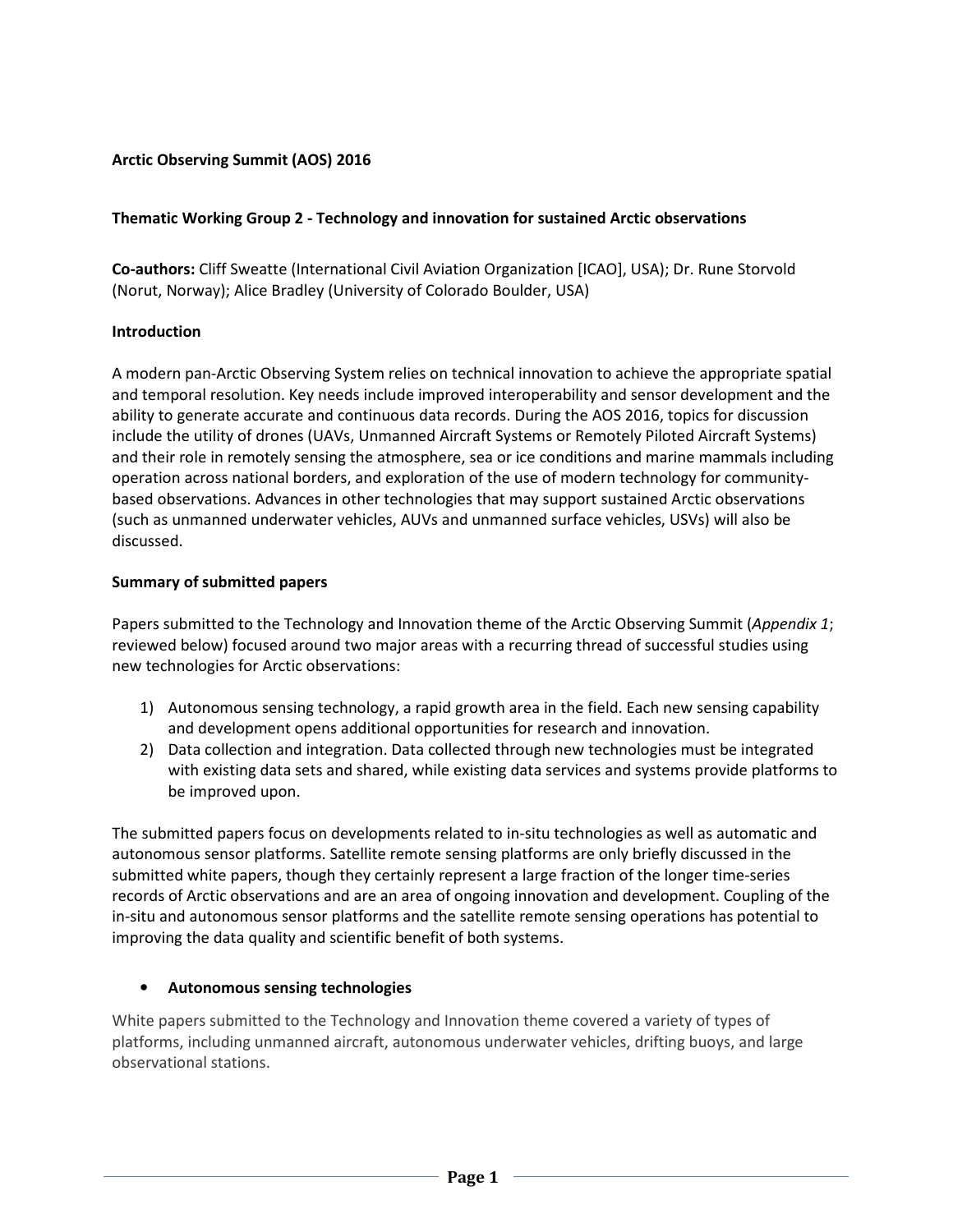### Micro Buoys for low-cost observations of the upper Arctic Ocean

This white paper addresses the potential of micro buoys as a cost efficient tool in the future ocean observing system. Initial tests are presented, and even though this technology is in early stages, it has shown great potential. The basic technology and deployment system can be used to collect data in a variety of scientific disciplines, especially sea-ice. The technology and their small set of sensors can be coupled to the use of other automatic or autonomous technologies such as unmanned aircraft or surface vessels and provides an inexpensive method to access measurements in otherwise difficult areas to monitor.

# Micro-UAS as a tool for observing the Arctic environment

This short statement addresses the opportunities and potential, as well as challenges, of using micro UAS as a low cost measurement platform in the Arctic. The statement addresses the use of the technology in atmospheric boundary layer data collection. Challenges range from cold weather adaption, and sensor inter-calibration needs to airspace access. The technology is currently mature enough for deployment and could be a valuable and inexpensive complement to radio soundings providing previously unattainable measurements of the Arctic environment.

## The WCRP-FPA2 Polar Challenge: Expanding the capabilities of current Autonomous Underwater Vehicles.

The World Climate Research Programme (WCRP) and the Prince Albert II of Monaco Foundation (FPA2) are sponsoring a Polar Challenge (www.wcrp-climate.org/polarchallenge) that will reward the first team to complete a 2,000 km mission with an Autonomous Underwater Vehicle (AUV) under the Arctic or Antarctic sea-ice.

Michael Rixen will present the Polar Challenge during the AOS Theme 2 breakout session 2 (http://www.arcticobservingsummit.org/general-schedule#breakout2).

# Permafrost Active Layer Seismic Interferometry Experiment (PALSIE) and Satellite Observations

The whitepaper presents results from the PALSIE experiment which shows promising results in coupling horizontal to vertical spectral ratio and ambient noise seismic interferometry from buried seismometers to active layer thickness. The potential for use of satellite optical and SAR sensors for monitoring permafrost are also described.

# Opportunities for sustained Arctic observations and scientific collaborations at the US Department of Energy (DOE) Atmospheric Radiation Measurement (ARM) Facilities on the North Slope of Alaska.

The U.S. Department of Energy ARM program has maintained observational facilities on the North Slope of Alaska since 1997. The facilities provide measurements and resources to support research and field campaigns for a wide spectrum of users and partners. Observations include terrestrial, ocean and atmospheric systems using land based, remote and aerial equipment. These provide opportunities to solve problems and serve the growing community of researchers and stakeholders working in the Arctic. An ARM site at Oliktok Point has recently launched UAS with access to international airspace from its gravel runway and special use airspace including the newly created Warning Area that extends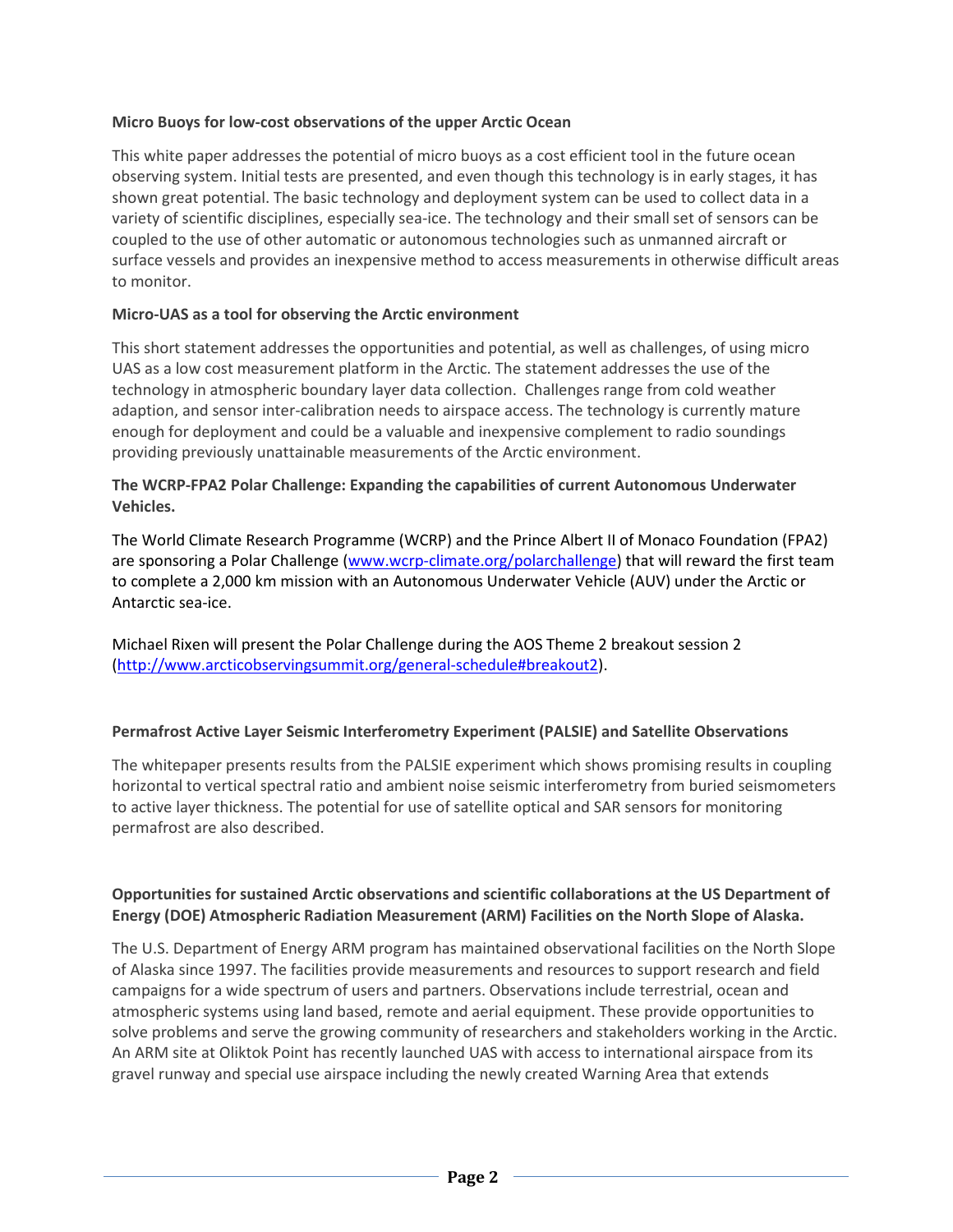approximately 1300 km (700 nautical miles) north into Arctic airspace offering opportunities for research with tethered balloons, unmanned aircraft systems, and modified manned aircraft.

Dr. Mark Ivey of Sandia National Laboratories will present on behalf of DOE during the Theme 2 breakout session 2 (http://www.arcticobservingsummit.org/general-schedule#breakout2).

# • Data Collection and Integration

The optimal future observing system should exploit and leverage the potential of new technologies. Faster computers and better models to feed back into the measurement system in near real time would allow autonomous platforms to be steered to create maximum impact with regard to improving model performance and upscaling satellite data.

# The need for data and technology integration to observe tundra wildfires at multiple scales

This short statement highlights the need for multiscale monitoring of Arctic wildfires. The current capacity includes satellite measurements and global datasets. There is a need for a coordinated effort to collect tundra wildfire knowledge and create regional data with both airborne (UAS) and ground-based observation systems to understand the relationship between the tundra's in-situ bio-geo-physical characteristics, and remotely sensed data with an ultimate goal of providing information to be integrated into a circumpolar observation network.

# Arctic Biodiversity Data Service (ABDS)

The statement from The Conservation of Arctic Flora and Fauna (CAFF) explains their charter and mandate to address the conservation of Arctic biodiversity in an effort to promote practices which ensure the sustainability of the Arctic's living resources. CAFF has established the Arctic Biodiversity Data Service (ABDS www.abds.is), a publicly accessible, online, interoperable data management system for information generated by projects and programs of CAFF that serves as a focal point and common platform for all CAFF programs and projects. ABDS also provides a dynamic source for up-to-date circumpolar Arctic biodiversity information.

# Exploring the Arctic: Integrating earth observations on the WorldView Discrete global Grid System

This short statement introduces the Open Geospatial Consortium (OGC) and explains a new earth reference standard called a Discrete Global Grid System (DGGS) that is analogous to any discrete "Digital" data structure - as opposed to the continuous "Analog" model of the Earth represented by geographic coordinates. WorldView DGGS permits easy repeatable manipulation, visualization and analysis of measurements from any location at any scale, and facilitates the integration of Arctic data sources.

# A Pan-Arctic Airborne sea ice observation system

This white paper presents an Arctic sea-ice observation system that focuses on unique direct observations of sea ice plus snow thickness using a network of research institutions who maintain an observation system that is utilized in international projects supported by research partners. Activities in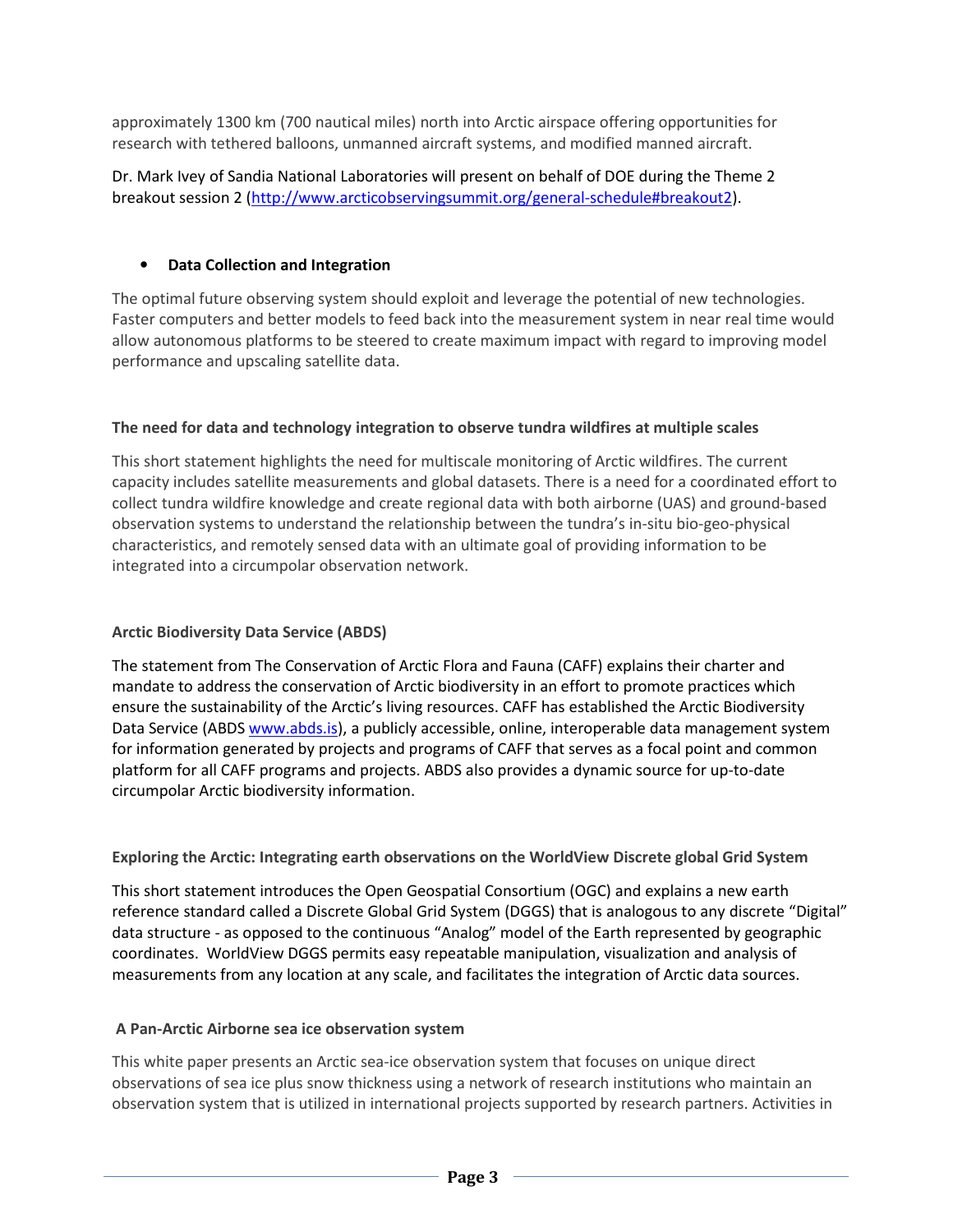the field use research aircraft, helicopter operations from research icebreakers and bases on land. The paper discusses a plan to augment the observation system by simultaneous measurements of snow depth and to investigate opportunities for technological advances, such as the utilization of unmanned aircraft systems.

# Adjoint Sensitivity Analysis (ASA) and Observing System Simulation Experiments (OSSE) as a tool to analyze and optimize observations in the Arctic Ocean

Panteleev et al. offer ASA and OSSE as tools for understanding of the environmental changes in the Arctic where data acquisition is extremely complicated and expensive. The paper provides two examples in the Arctic where ASA and OSSE can be used for optimizing the locations of the High Frequency Radars (HFRs) and passive tracer survey. They describe the basic ideas behind the ASA and OSSEs techniques, and show how application of these tools may help to optimize the location of the HFRs, identify the gaps in existing observational programs, and increase the information content of the various passive-tracer observations collected during ship surveys.

## The Arctic Adaptation Exchange Portal: An Arctic Council tool to build a knowledge system for resilient Arctic communities

This short statement details the Arctic Adaptation Exchange Portal (AAEP), a project of the Arctic Council's Sustainable Development Working Group (SDWG) and The University of Alaska. The AAEP is an open and web-based platform that supports the flow of knowledge between Arctic communities and other users, including researchers and policymakers. A unique and distinguishing feature of the AAEP is that it is not geared primarily for scientists to use, recognizing the overwhelming number of databases and other technical sites that currently exist. Instead, the AAEP fills a current unmet niche: that of building a knowledge base at ground level, where day to day adaptation actions are occurring right now, in real life and not in theory.

### Acknowledgements

The co-leads of Thematic Group 2 would like to acknowledge the Arctic Monitoring and Assessment Programme (AMAP), an Arctic Council working group, and the AMAP UAS Expert Group for their institutional support and the University of Alaska, Fairbanks for their support in funding travel to AOS 2016.

We invite you to attend our breakout sessions to hear speakers bring to life the themes and latest technologies presented in the white papers and short statements and to participate in the ensuing discussions. The AOS Theme 2 breakout sessions are described in more detail in Appendix 2.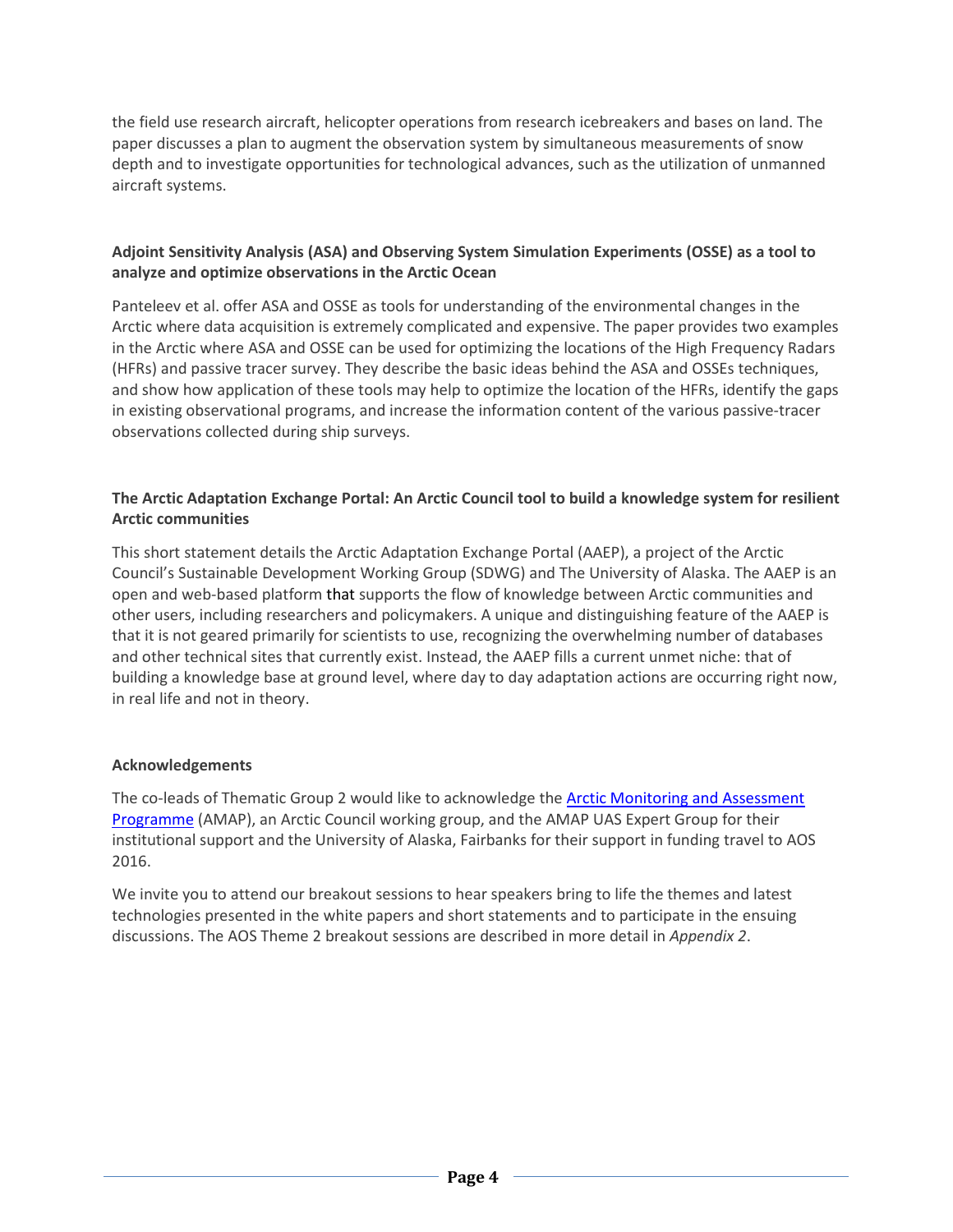| Author(s)                       | <b>Title</b>                                                     | Type of Paper          |
|---------------------------------|------------------------------------------------------------------|------------------------|
| Meir, W., Rixen, M.             | The WCRP-FPA2 Polar Challenge: Expanding the capabilities of     | <b>Short Statement</b> |
|                                 | current Autonomous Underwater Vehicles                           |                        |
| Cassano, D., de Boer, G.,       | Micro-UAS as a tool for observing the Arctic Environment         | <b>Short Statement</b> |
| Lawrence, D.                    |                                                                  |                        |
| Francis, P., Herbert, D.,       | Adjoint Sensitivity Analysis and Observing System Simulation     | White Paper            |
| Panteleev, G. Posey, P.,        | Experiments as a tool to analyze and optimize observations in    |                        |
| Stroh, J.                       | the Arctic Ocean                                                 |                        |
| de Boer, G. Dexheimer, D.,      | Opportunities for Sustained Arctic Observations and Scientific   | White Paper            |
| Hardesty, J., Helsel, F., Ivey, | Collaborations at the US Department of Energy Atmospheric        |                        |
| M., Lucero, D.                  | Radiation Measurement (ARM) Facilities on the North Slope of     |                        |
|                                 | Alaska                                                           |                        |
| Masrur, A., Petrov, A.          | The Need for Data and Technology Integration to Observe          | White Paper            |
|                                 | Tundra Wildfires at Multiple Scales                              |                        |
| Abbott, R., Cole, C., James,    | Permafrost Active Layer Seismic Interferometry Experiment        | White Paper            |
| S., Knox, H. Lee, R.            | (PALSIE) and Satellite Observations                              |                        |
| Bradley, A.; Lawrence, D.,      | Microbuoys for low-cost observation of the upper Arctic Ocean    | White Paper            |
| LoDolce, G., Maslanik, J.,      |                                                                  |                        |
| Palo, S., Weibel, D., Zappa,    |                                                                  |                        |
| C.                              |                                                                  |                        |
| Barry, T.; Lárusson, K.         | Arctic Biodiversity Data Service (ABDS)                          | <b>Short Statement</b> |
| Abdelrahim, S., Alessa, L.,     | The Arctic Adaptation Exchange Portal: An Arctic Council Tool to | <b>Short Statement</b> |
| Beaujean, G., Cox, S.,          | Build a Knowledge System for Resilient Arctic Communities        |                        |
| Gamble, J., Linklater, J.       |                                                                  |                        |
| Meceda, A., Raymond, V.         |                                                                  |                        |
| Roddick, S.                     |                                                                  |                        |
| Eicken, H., Gerdes, R.,         | A Pan-Arctic Airborne Sea Ice Observation System                 | White Paper            |
| Gerland, S., Haas, C.,          |                                                                  |                        |
| Hendricks, S., Herber, A.,      |                                                                  |                        |
| Krumpen, Thomas;                |                                                                  |                        |
| Mahoney, A. Gerdes, R.          |                                                                  |                        |
| Jones, J., Peterson, P.         | Exploring the Arctic: Integrating Earth Observations on the      | <b>Short Statement</b> |
|                                 | WorldView Discrete Global Grid System                            |                        |

## APPENDIX 1 - List of Submitted White Papers and Short Statements